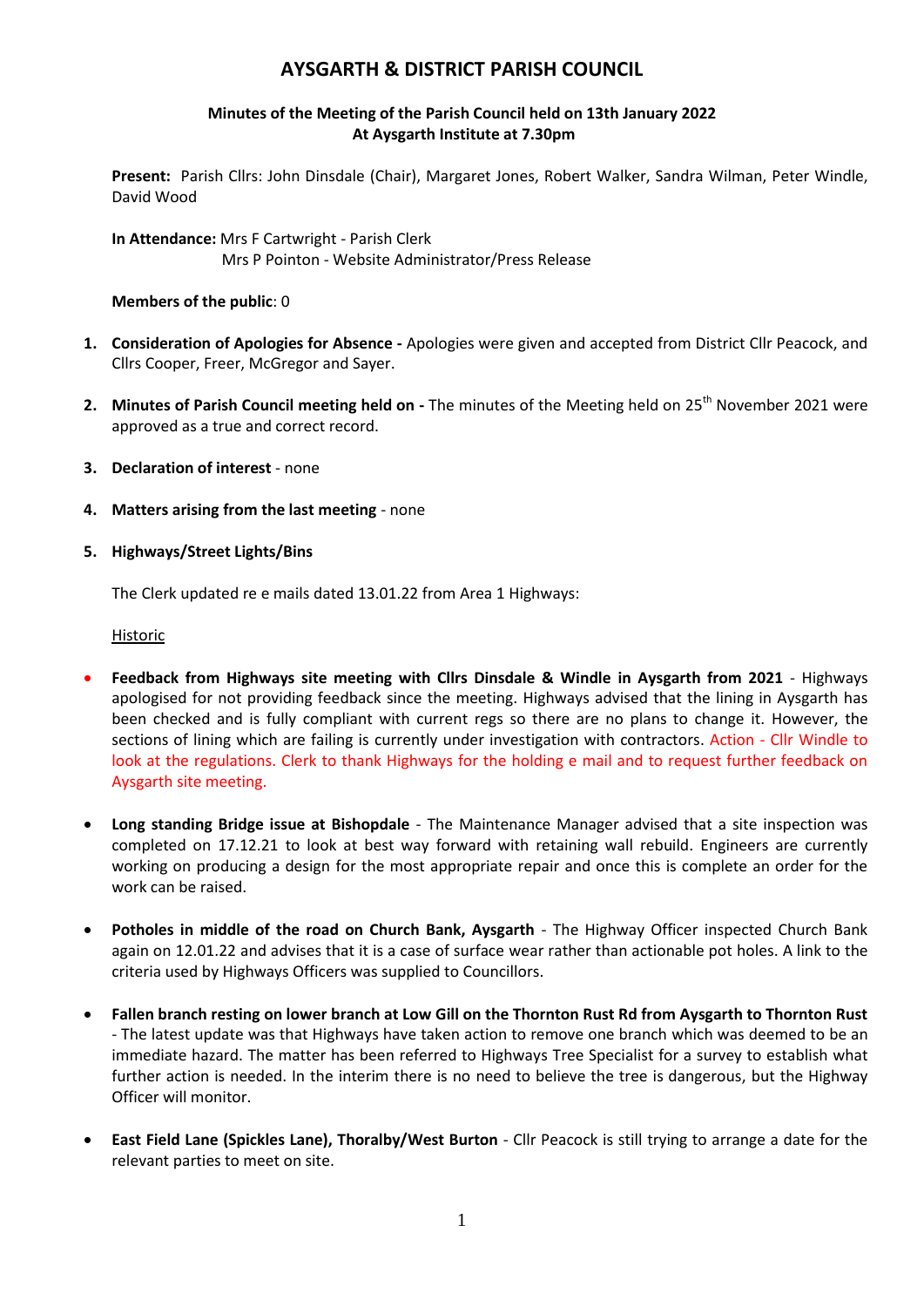#### From 25.11.21 PC Meeting

- **The Old Corn Mill, bottom of Mill Hill, Thoralby - overgrown ivy vegetation which is obstructing the road view** - The Highway Officer inspected the site on 12.01.22 and did not identify anything that he would deem a highway safety issue so they have no powers to approach the property owner.
- **Tarmac on the entrance to the large car park outside the Falls Motel, Aysgarth** Highways had not received any reports on this matter. Highways inspected it on 12.01.22 and confirm that the defect is not within the Highway, they are within the apron of the access to the car park, so they are the responsibility of the landowner to repair.

#### New

- **Brown 'Aysgarth Church' Sign, Aysgarth** Action Clerk to enquire to Highways as to process and whether there would be a charge for a Brown Sign stating 'Aysgarth Church' to be placed with the other Carperby sign at the junction outside Aysgarth Falls Hotel turning down Church Bank. The Parish Council were not in a position to pay for signage but the information may be of interest to the Parochial Church Council.
- **Richmond Gate Lane, Aysgarth to Thornton Rust** Cllr Dinsdale reported that in the last two months there have been four delivery vans going down the very narrow Richmond Gate Lane. Action - Clerk to ask for a sign saying 'Unsuitable for road vehicles' at the top of Richmond Gate Lane.
- **Speed Limit Dyke Hollins Lane, Aysgarth** The current speed limit on this very narrow single-track lane is National Speed Limit. Reports of vehicles travelling at unsafe speeds have been received from local residents. Action - Clerk to ask whether a 20MPH Speed limit could be introduced.

#### **6. Financial Matters**

#### **6.1 The council resolved to authorise the following payments:**

| Chq #        | Payee        |         | <b>Description</b>                   |
|--------------|--------------|---------|--------------------------------------|
| 101019       | F Cartwright | 112.92  | Clerk Pay - January 22               |
| 101020       | F Cartwright | 10.00   | Clerk Expenses - January 22          |
| 101021       | <b>HMRC</b>  | 225.60  | PAYE re Clerk Pay Q3 ending 05.01.22 |
| <b>Total</b> |              | £348.52 |                                      |

#### **6.2 Bank Charges (Circulated)**

The Clerk summarised the Business Current Account Charges which had been received for 22.11.21 - 21.12.21 being £8.00 Account Maintenance for the month and £1 per cheque x 7 cheques £7 for the month. Action - Clerk to speak to HSBC to ascertain options and if needed obtain forms for signing to move to on-line banking.

#### **7. Planning - To consider the following Planning Applications:**

#### **New**

**R/57/6X** - Full planning permission for demolition of existing WC block and construction of 2 storey bedroom accommodation, bin store and general store, to include: 2 No ground floor en suite bedrooms with disabled access and facilities, 4 No first-floor bedrooms (2 en suite), 2 No single storey stores, parking area and installation of sewage treatment plant at Street Head Caravan Park, Newbiggin, DL8 3TE - **The Parish Council had no comment to make.**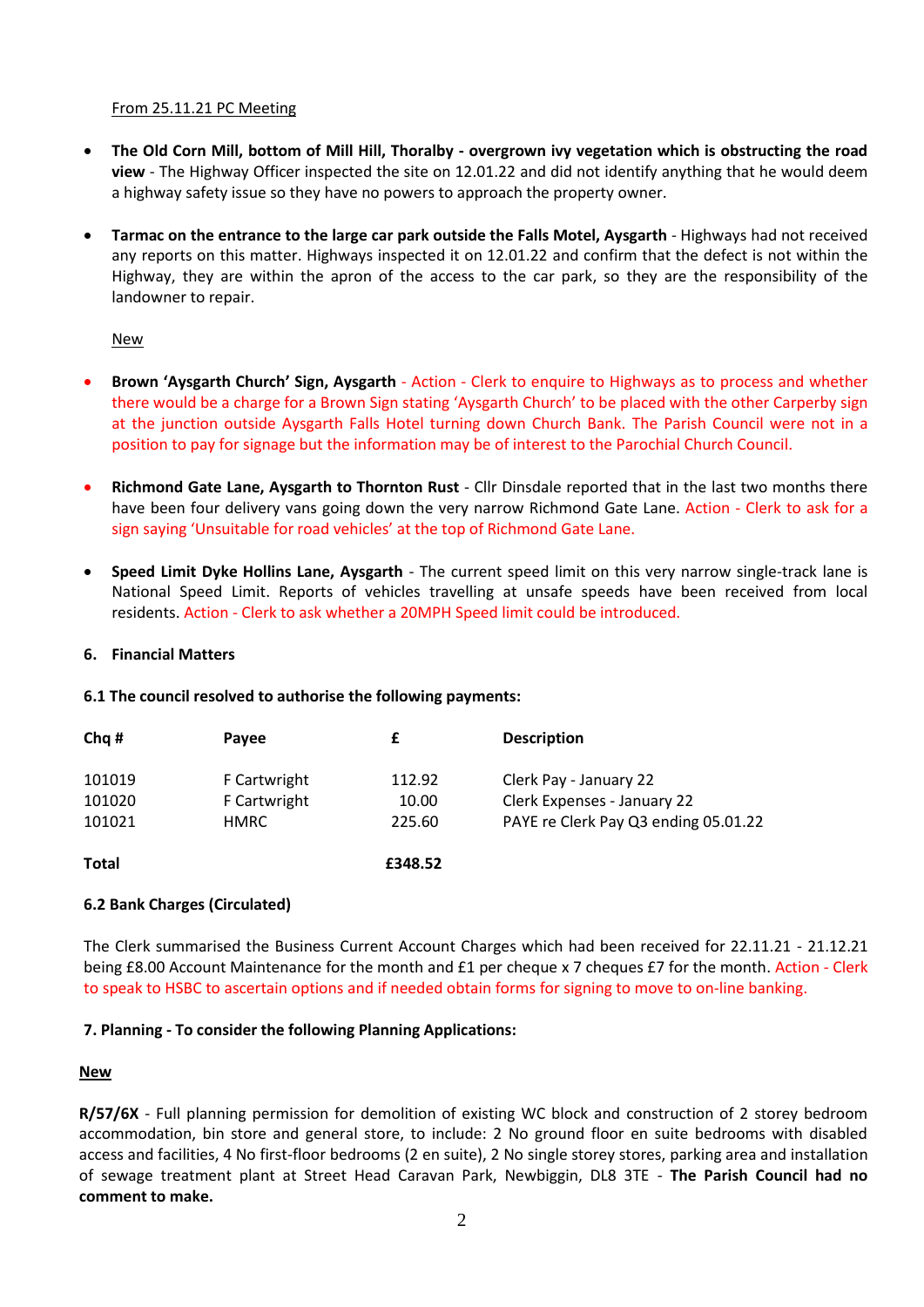**R/57/6W -** Full planning permission for construction of two single storey buildings to provide 6 No letting rooms and 2 No staff accommodation rooms; removal of existing staff caravan; demolition of part of existing store; extension of existing car park and installation of sewage treatment unit at Street Head Inn, Newbiggin, DL8 3TE - **The Parish Council had no comment to make.**

**R/57/3K** - Full planning permission for erection of glass fused steel slurry store with cover at West Lane Farm, Bishopdale DL8 3TG - **The Parish Council had no comment to make.**

### **The previously considered planning applications are showing on the YDNPA Citizens Portal as:**

### **Approved Conditional - none**

### **Under Consideration**

**R/59/50C** at Hardbanks Barn, Thornton Rust, DL8 3AS

**R/53/27G** at Kidstones Bridge, Bishopdale, DL8 3TG

**R/58/96A** - Full planning permission for erection of a single storey local occupancy dwelling and provision of parking area 50m south-west of main site (adjacent to Stanley House) at Land to rear of the Reading Room, Westfield Lane, Thoralby, DL8 3SU

### **Awaiting Legal Agreement**

**R/53/32** at Big Laithe, Bishopdale **R/51/54M** at Birkbeck House, Aysgarth, DL8 35R

### **8. Thoralby Moss and Thornton Mire** *(Standing Item)*

Cllr Dinsdale said that Mr Fawcett was liaising with PWC re clarification on some queries.

### **9. Ownership of Land/Rights of Way (Standing Item)**

Cllr Dinsdale would go back to the solicitor to say that the Parish Council had exhausted their investigations. He would enquire whether a 'cautionary note' could be advised to Land Registry.

#### **10. Natural England Higher Level Stewardship (HLS) agreement expires in 2021**

The Basic Payment Scheme Claim Statement 2021 for £5,865.98 was reviewed by the meeting. The Clerk confirmed that £5,865.98 had been received into the bank account on 01.12.21.

#### **11. Methodist Chapel, Aysgarth (Circulated)**

The meeting considered the e mail and presentation dated 24.12.21 from Quest Property Ltd/ Brook Group Ltd/ BR Aysgarth Ltd. The Parish Council had not considered any proposals prior to the 13.01.22 meeting. The 24.12.21 proposal outlined plans for the owners of the Aysgarth Falls Hotel to purchase and convert (subject to planning) to provide up to 10 self- contained ancillary accommodation for hotel guests. The Parish Council had serious concerns about paragraphs 3 and 4 on page 5 of the Presentation which were not factually correct given the Parish Council had not considered the proposal. Action - Clerk to respond in writing to 24.12.21 e mail asking them to remove paragraphs 3 and 4 and to make any recipients of the presentations aware of their error. The Parish Council will consider the proposal in the event that a Planning Application is submitted.

### **12. Rock Garden, Aysgarth - Water Leak and Business Stream Invoice (Circulated)**

The Clerk updated that she had spoken to Business Stream and the reading was an actual reading and their flow data suggested a leak. Business Stream had put a hold on disconnection, charges, etc. Clerk to update them once the nature of the leak has been established/repaired.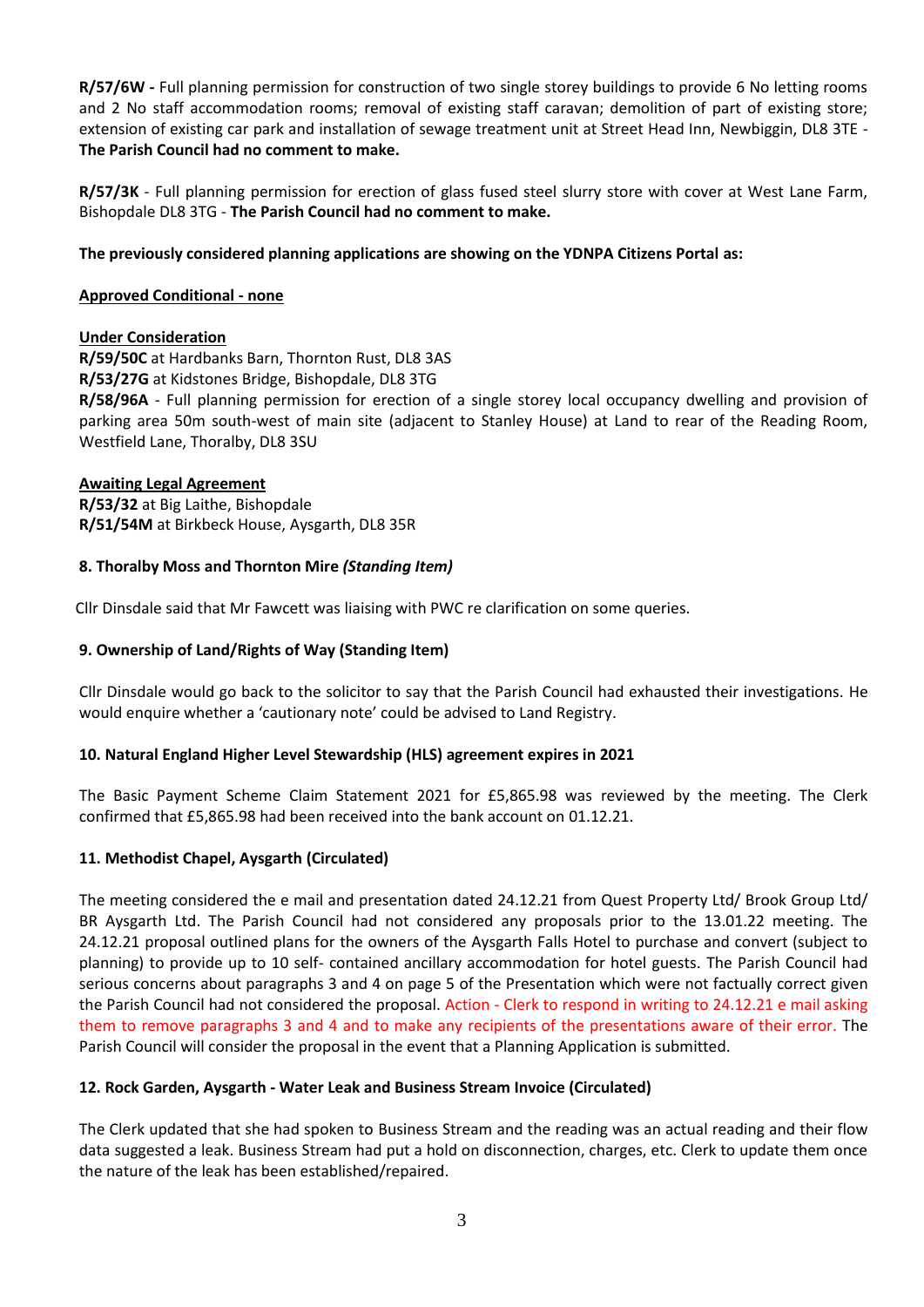Cllr Dinsdale and the Clerk had since inspected the metre again and water/dirt had got under the reader so you cannot read the numbers (an electronic reader had been installed in the past to facilitate Business Stream reading it remotely). A replacement metre would be chargeable, and the Parish Council decided to hold off on this expenditure. Cllr Dinsdale had asked a local maintenance person to look at the water feature and provide a quote to repair. Action - once the nature of the problem is established/repaired, clerk to contact Business Stream again to advise that metre readings could not be taken and to ascertain whether there was any assistance available towards the £409.26 bill for the period 29.07.21 - 19.11.21.

## **13. Correspondence (Circulated)**

The Parish Council noted and commented on the correspondence received as follows:

- E mail dated 28.11.21 & 29.11.21 from Thornton Rust resident Lawned area & gravelled driveway at the front of Lime Laithe Cottage, Thornton Rust - **The clerk read out the e mail received from the local resident and Cllr Freer's/Dinsdale's response e mail.**
- E mail dated 29.11.21 from RDC Newbiggin bin collection **Cllr Jones confirmed that the bin was now being collected by RDC.**
- E mail dated 05.12.21 from Askrigg resident A684 route of the through Sunday Dales Bus 856 re letter published on page 20 of the Darlington and Stockton Times on 03.12.21
- E mail dated 06.12.21 from NYCC copy of the presentation given at the briefings on  $1<sup>st</sup>/3$ rd December, on the transition to a new unitary council for North Yorkshire
- E mail dated 06.12.21 from RDC Parish Precept arrangements for the Financial Year 2022/23 re decision not to charge for Parish elections
- E mail dated 07.12.21 from BAWB Governors letter to the Community re the BAWB Federation
- E mail dated 10.12.21 from owner of Aysgarth Mill works to tarmac the path from the church steps down to the bottom steps and take down the nearest tree to the mill on the east side of steps at owner's expense - **The clerk confirmed that she had responded that the Parish Council did not have any objections to the proposed works.**
- E mail dated 13.12.21 from Mr Poole Lead NYCC Leyburn & District Community Support Organisation
- E mail dated 14.12.21 from NYCC questions and answers from  $1<sup>st</sup>/3$ rd December briefings on the transition to a new unitary council for North Yorkshire
- E mail dated 13.12.21 & 14.12.21 issues with Thornton Rust Defibrillator following Storm Cllr Dinsdale thought that the organisation which could supply the new floor had been in touch with the Thornton Rust defibrillator contact before Christmas. This did not happen and has now been rearranged. The cost will be circa £125.00 and the Parish Council will be invoiced.
- E mail dated 15.12.21 from PWC fee proposal of £750 plus VAT for extension of the stewardship agreement (Item 10) - **The Parish Council agreed the fee.**
- E mail dated 21.12.21 from RDC confirming Grant Application for Hearing Aid system has been 'accepted'
- E mail dated 22.12.21 from RDC offer Letter re Hearing Aid system (recalled)
- E mail dated 24.12.21 enquiry for information re legal ownership of the lower steps going from the mill up to the church lane, Aysgarth - **The Parish Council agreed that the Mill owner should make his own enquiries re legal ownership.**
- E mail dated 24.12.21 (received 07.01.22) from The Brook Group/ Quest Property Ltd / BR Aysgarth Ltd re plans for Methodist Chapel, Aysgarth **(Item 11)**
- E mail dated 06.01.22 from PWC Basic Payment Scheme Claim Statement 2021 confirming £5,865.98 **(Item 10)**
- E mail dated 07.01.22 from RDC confirming Grant Offer letter received/recalled on 22.12.21 is bona fide/correct - **The Chairman signed the Grant Offer Acceptance Form.** Action - Clerk to submit the form to RDC and order the hearing aid.